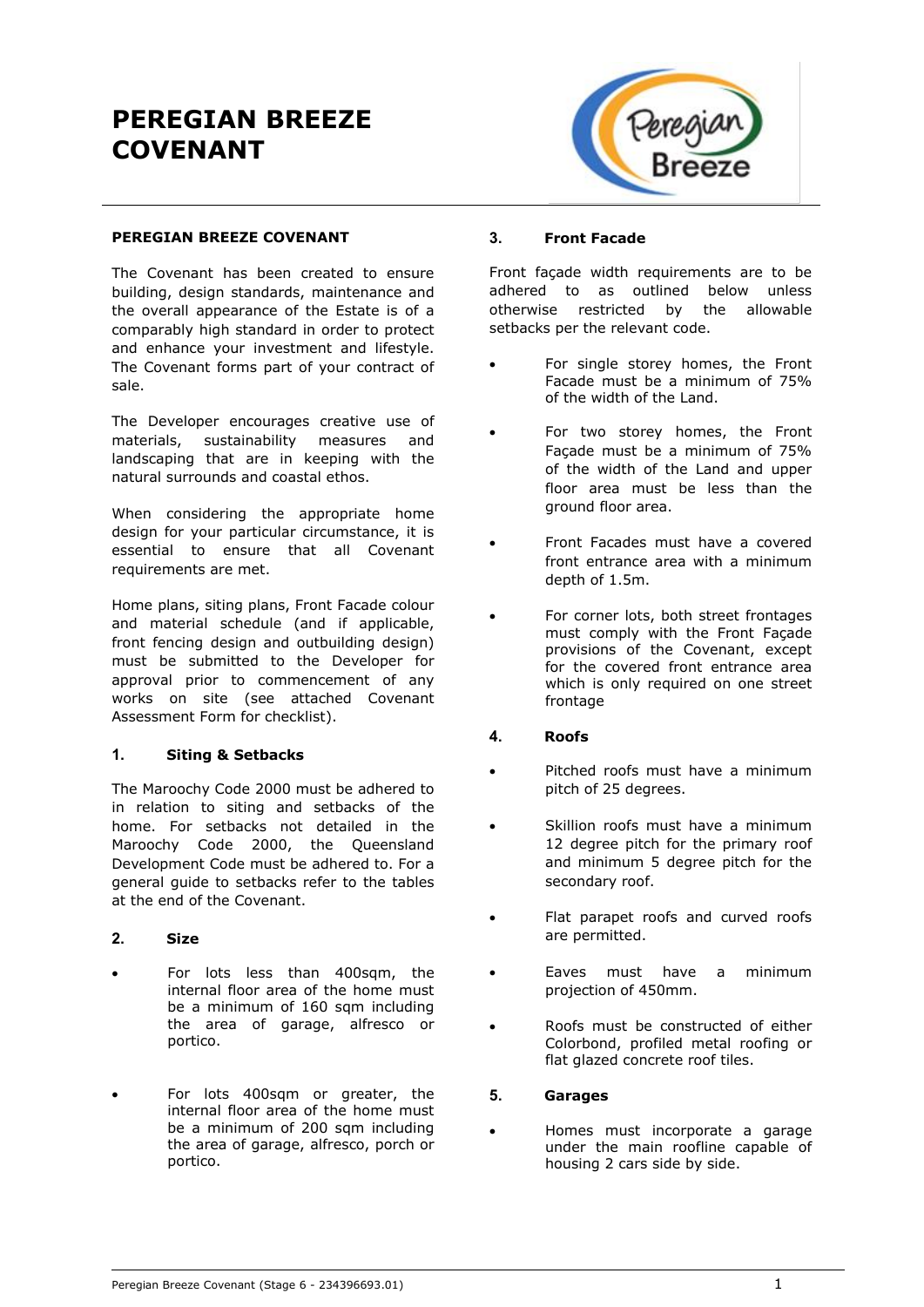- Garages must be set back or forward of the front building alignment a minimum of 450mm.
- Carports are not permitted.
- Rear yard access through the garage or side fence access should be considered for parking trailers, boats, caravans, etc. Trailer, boats, caravans and other items of a like nature must not be visible from the street.
- Any duplex dwellings driveways and garages must have seperate street frontages where possible.

# **6. External Finishes**

- External cladding to the Front Facade must be constructed of either rendered brick or light weight cladding such as "Hebel" and "Blueboard" with a rendered finish. No face brick is permitted as a primary cladding to the Front Facade.
- Secondary Front Facade external cladding is permitted but must not consist of more than 40% of the total Front Facade area.
- Secondary Front Facade external cladding must be constructed of either timber, texture coated fibre cement, profiled FC weatherboards (e.g. Primeline & Linea boards), stone or face brick.
- External finishes must continue 1m on the side external wall returns.

# **7. Colours**

Roofs, Front Facades and front fencing colours must be in keeping with the coastal colour palette of neutral colours. Bright colours are discouraged. A colour palette must be submitted along with housing plans for approval by the Developer (refer to attached Covenant Assessment Form ).

# **8. Second Hand Materials**

- A home must not be constructed from second hand or substandard materials.
- Removal homes are not permitted.

# **9. Landscaping**

Landscaping must be completed to the following standard prior to occupancy of the home:

- turf to the front yard;
- trees and shrubs; and
- a letterbox constructed of material consistent with those used to construct the dwelling home.

# **10. Maintenance**

- The Owner must keep the Land clean and tidy and remove all weeds and rubbish and other unnecessary materials from the Land and surrounding area before, during and post construction of the home.
- All construction waste or rubbish must be stored in a skip or similar receptacle situated on the land and excavation material, vegetation, builders' rubbish or other substances must not be deposited on adjoining lots and/or vacant land.
- Proper and effective silt barriers must be installed prior to and during construction. All silt and other material must be contained within the boundaries of the Land and not permitted to escape onto neighbouring lots, parks or the road reserve.
- Total construction time for a home must not exceed twelve (12) months.
- Homes must not be left without substantial work being carried out for longer than one (1) month.

# **11. Fencing**

- Prior to occupancy of the home, privacy fencing must be installed on the side and rear boundaries of the Land and constructed to a maximum 1.8m in height as measured from the finished surface level of the Land.
- The fencing must be constructed to a minimum standard of good neighbourhood lapped and capped timber fencing.
- Front fencing must be approved by the Developer and must be constructed of rendered brick or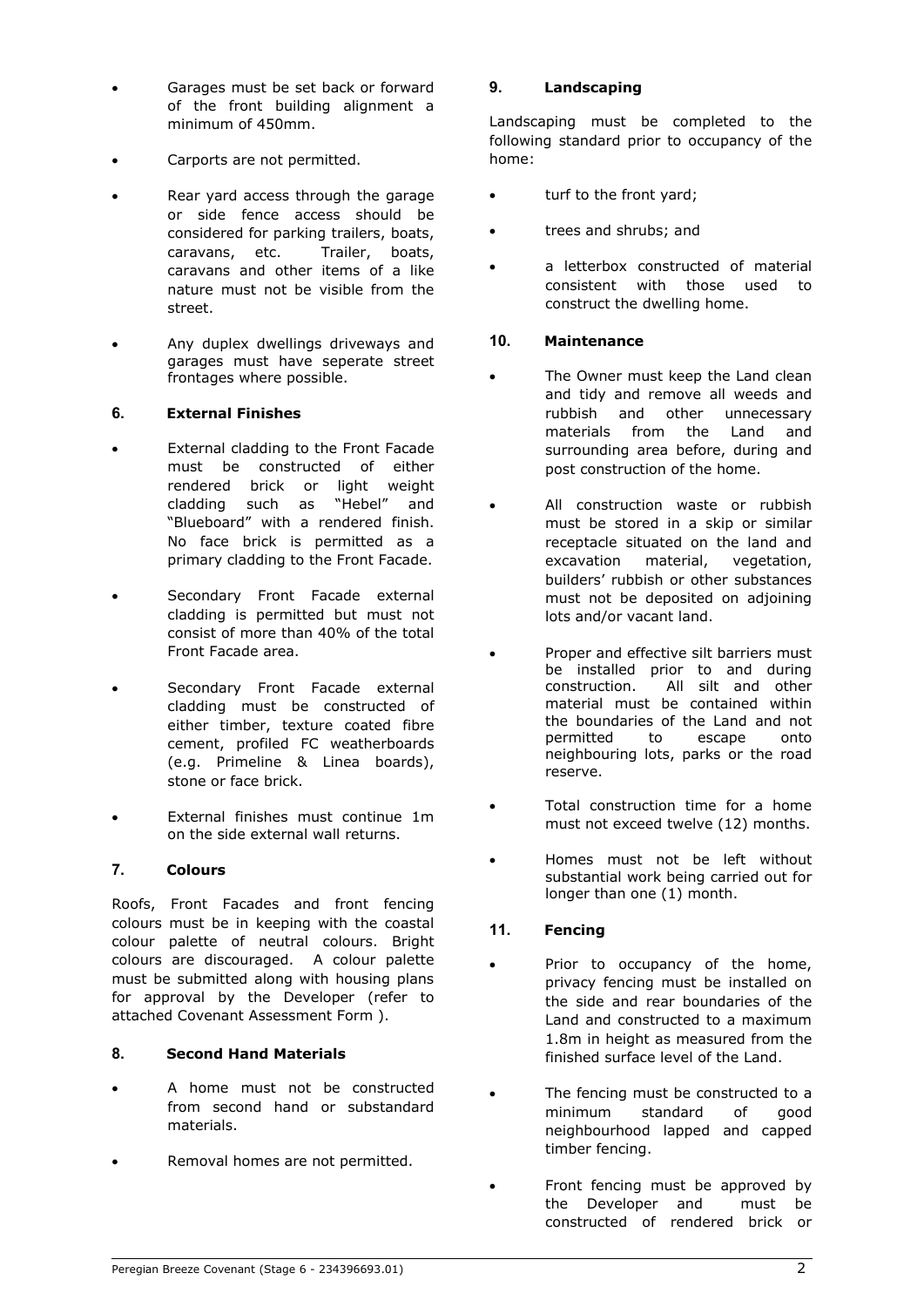concrete pillars with infill panels to allow a 50% transparency with materials such as a pool fence, metal batons (powder coated metal posts), hardwood stained slats or similar and colour coordinated with the home. Corner lots must comply with this standard on both street frontages.

 Fencing on top of retaining walls over 1m in height must not exceed 1.5m in height. All rails are to face the lower lot for safety reasons.

# **12. Retaining Walls**

The following will apply to retaining walls:

- split face masonry walls, coloured concrete sleeper and boulder retaining walls are permitted;
- retaining walls over 1m in height must be designed and certified by a suitably qualified engineer; and
- timber sleeper type retaining walls are not permitted.

#### **13. Driveways**

Prior to occupancy of the home, the Owner must construct a driveway that complies to all of the standards set out below:

- A minimum of 3.0m in width;
- not greater than 4.8m wide at the street boundary;
- extends from the kerb edge to the garage;
- the finished surface level of the driveway must be consistent with any existing footpaths that it may cross;
- surface materials and colours are to compliment the home and may consist of concrete or clay pavers laid over reinforced concrete base, exposed aggregate or coloured concrete with a stamped or stencilled finish;
- undercoated grey, broom-finished concrete and bitumous driveways are not acceptable; and
- car track driveways are not acceptable.

The use of other products or materials must be approved by the Developer prior to commencement of works.

## **14. Outbuildings**

Outbuildings must not be visible from the street. Outbuildings of 9 sam or less are permitted and do not require approval by the Developer.

Any outbuilding (including garage, workshop, garden shed, storage shed or other outbuilding) greater than 9 sqm must be approved by the Developer and built to the following standards;

- external walls of the outbuilding to be constructed of brick, stone, brick veneer or Colorbond® type steel or any combination of those materials and are consistent in materials and colour to that of the home; and
- the roof of the outbuilding is constructed of tile, slate or nonreflective Colorbond® type steel or any combination of those materials.

# **15. Clothes Lines & Services**

Clothes lines, drying areas and services such as hotwater systems and airconditioning units must not be visible from the street.

# **16. Recreational Vehicles**

Any plant or machinery or any recreational vehicle or commercial motor vehicle (including without limitation a caravan, boat, box trailer, boat trailer, truck and car trailer) must not be left or parked on the street or on the Land between the building line of the home and the front boundary of the Land or on the nature strip or footpath (unless either of those occur during the normal course of business by a visiting trades person).

# **17. Removal of Existing Items**

The Owner must not mutilate or remove in whole or part from the Land or any reserve in the Estate, any tree or part of any tree, fence, irrigation pipe, underground pipe or conduit without the prior written approval of the Developer.

#### **18. Design Plan**

The Owner must not commence, carry out, erect, construct or alter any development on the Land without applicable plans and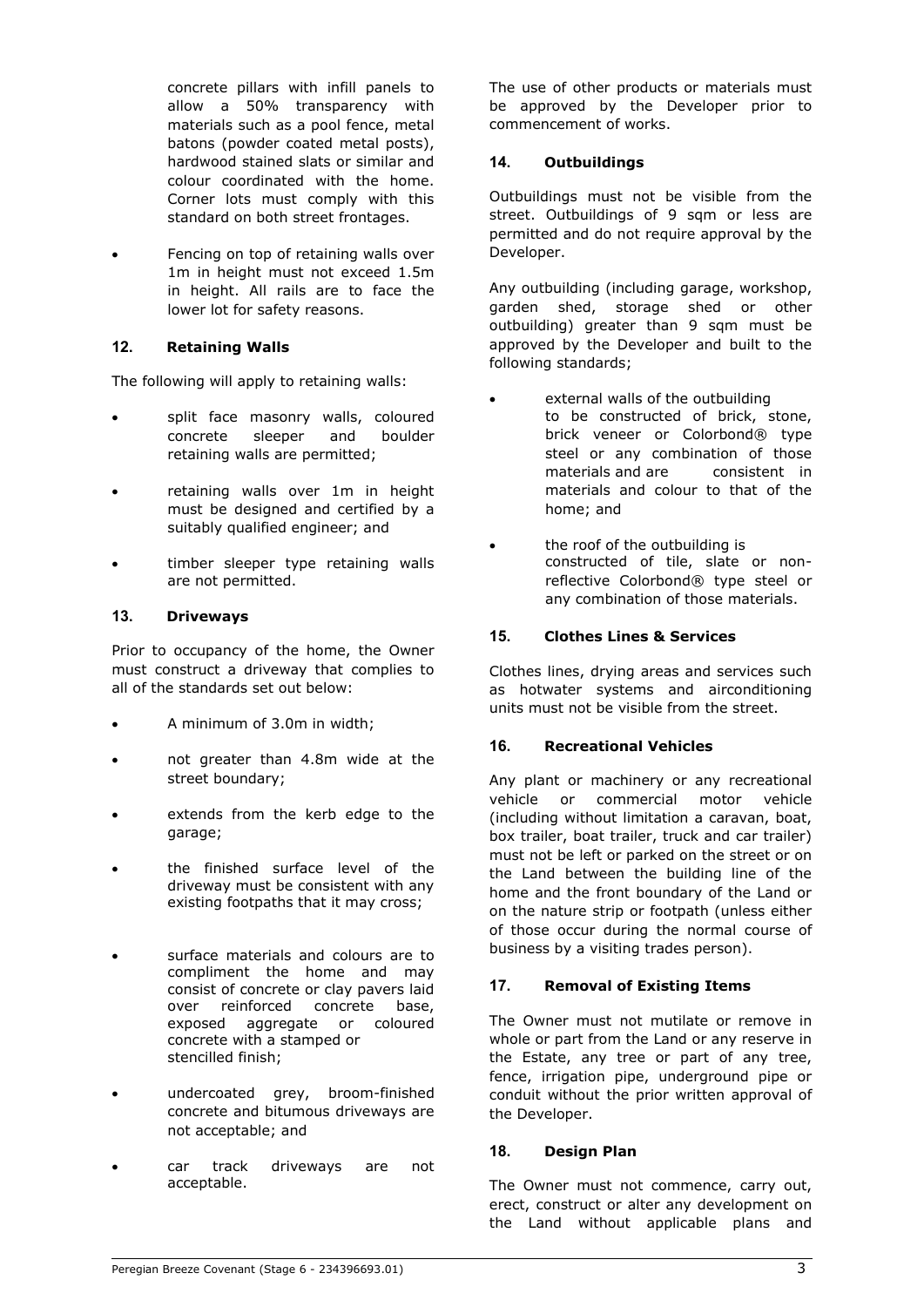specifications including finishes and colour schedules (refer to attached Covenant Assessment Form for design checklist) being first prepared, submitted and approved by the Developer in writing and then only in compliance with any conditions (consistent with any restrictions affecting the Land) imposed by the Developer in respect of that approval.

# **19. Display Homes**

The Owner must not permit any home constructed on the Land to be used for the purpose of a Display Home or for the purpose of marketing Homes unless the prior written consent of the Developer has been obtained.

# **20. Duplexs**

Duplex homes are permitted on duplex lots as identified in the Local Authority Development Approval. Duplex homes must adhere to the relevant codes as detailed the Supplementary Table of Assessment.

# **21. Signage**

The Owner must not erect, permit or allow to be erected or to remain erected on the Land any advertisement, hoarding, sign or similar structure and will not permit the Land or any buildings constructed thereon to be used for the display of any advertisement sign or notice provided that this restriction shall not prevent the display of the nameplate or light of any medical practitioner, dentist, legal practitioner or other such professional trade or business nameplate.

# **22. Temporary Structures**

Temporary structures must not be constructed or erected on the Land except in connection with the construction of the permanent and fixed home.

# **23. Estate Features**

The Developer may construct a fence, wall or other feature (Estate Feature) on or within the boundary of the Land. The Owner must maintain the Estate Feature in good order and condition as at the date of construction or purchase of the Land by the Owner, whichever is later, and must not alter the Estate Feature without the prior written approval of the Developer. The Developer may enter the Land to remedy (at the Owners' cost) any breach of the Owner's obligations under this clause.

Any Estate Feature must not be removed or altered without the prior written consent of the Developer and the adjoining lot owner.

#### **24. Kit Homes, Pre-fabricated & Used Dwellings**

The Owner must not build or allow to be built a home or structure on the Land which is any of the following:

- kit home;
- pre-constructed or pre-fabricated dwelling (whether new or used) which is built off-site; and
- previously used or second hand home (for example, a pre-used Queenslander style home).

# **25. Development Approval Conditions**

The Owner acknowledges that the Local Authority Development Approval and Supplementary Table of Assessment applying to the Estate and/or the Land may contain restrictions and requirements in relation to the construction of improvements on the Land (for example, setback requirements) and the Owner agrees to comply with such restrictions and requirements.

The Owner acknowledges having received a copy of the Local Authority Development Approval with the contract for the purchase of the Land.

# **26. Sale by Registered Owner**

The Owner must not sell, transfer, dispose of, lease or in any other way part with possession of the Land, without first delivering to the Developer a deed in a form acceptable to the Developer signed by the purchaser, transferee, disponee, lessee or assignee. The deed must contain the following:

- a covenant by the purchaser,
- transferee, disponee, lessee or assignee agreeing to be bound by and to comply with the Covenant; and
- a covenant that the purchaser,
- transferee, disponee, lessee or assignee will ensure any subsequent<br>purchaser, transferee, disponee, transferee, disponee, lessee or assignee will obtain a further deed on these terms.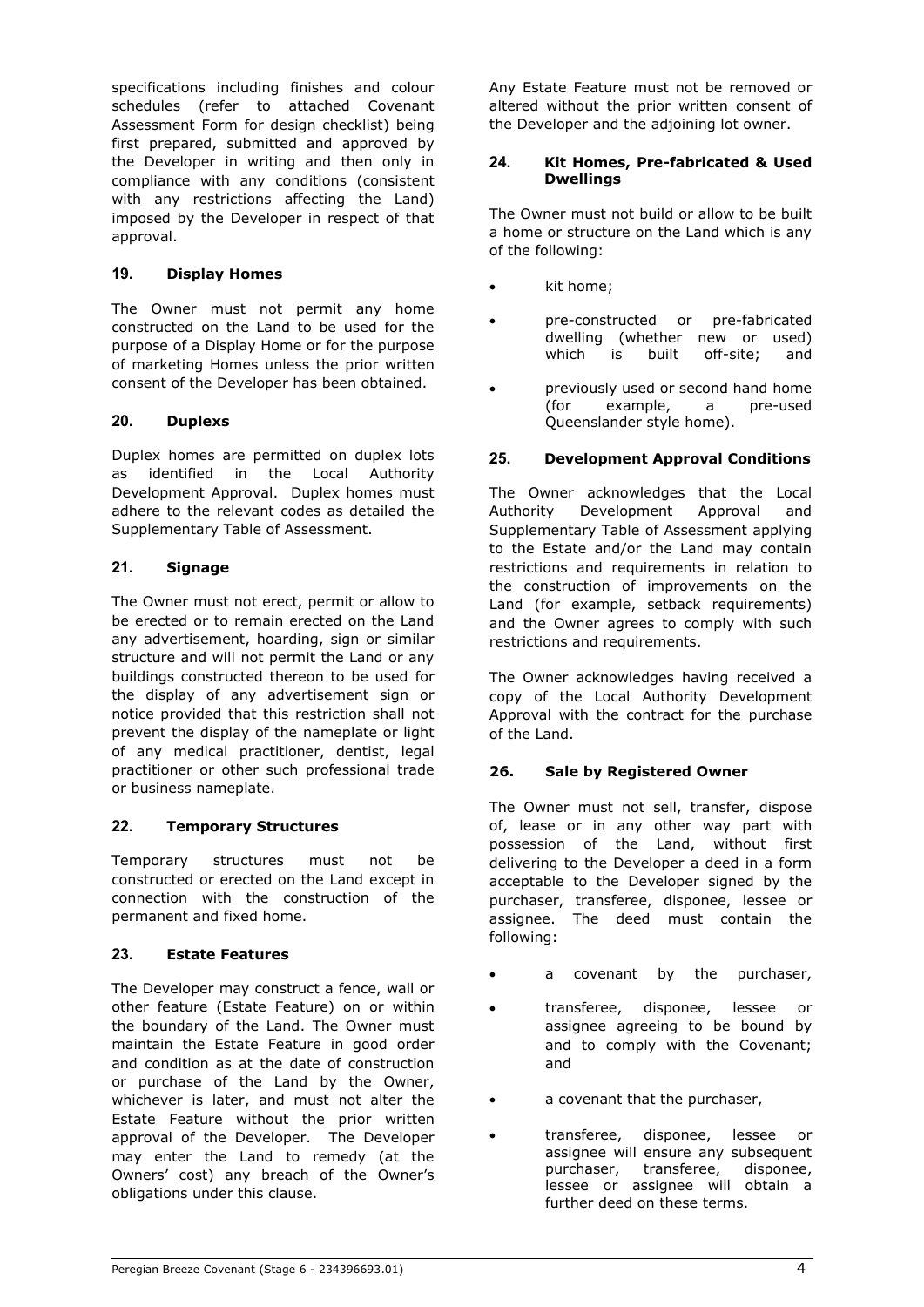The Owner indemnifies the Developer for any costs or damages the Developer may suffer as a result of future purchasers, transferees, disponees, lessees and assignees not being bound by the Covenant due to a breach by the Owner of this clause.

# **27. Innovative Design**

The Developer at its discretion has the authority to approve on its merits any innovative or diverse designs that do not meet the requirements of the Covenant.

# **28. Non-Duplication**

In order to comply with the Developer's requirements for non-duplication of homes in the Estate, the home constructed on the Land must not be substantially the same in design, colour or construction as any other home or proposed home that is situated within 2 lots on either side of, or on an opposite lot to the home constructed on the Land.

# **29. Reservation**

- The Owner acknowledges and agrees that the Developer has the right to vary, exclude or elect not to enforce any of the Covenants in respect of the Land and any other lots in the<br>Estate. The Owner specifically Estate. The  $\overrightarrow{0}$  wner absolves the Developer from any liability of any nature for any action taken in varying, electing not to enforce or exclude any part of the Covenant.
- The Developer has not promised to enforce, and the Owner cannot require the Developer to enforce, any Covenants against any other owner.
- The Owner acknowledges that the Covenants are not intended to create any legal duty enforceable by a third party pursuant to section 55 of the Property Law Act 1974 (Qld).

# **30. NBN**

The Developer discloses that it has or intends to enter into an agreement with NBN Co Limited in respect of the Estate. In-home wiring must comply with the requirements of NBN in-home wiring guide and the Owner and their builder is responsible for these requirements.

# **31. Compliance with the Covenant**

The Owner acknowledges the following:

 that in the event that the Owner does not strictly comply with the Covenant, the Developer will have legally enforceable rights against the Owner, including the right to seek orders from the Courts compelling

> compliance by the Owner, the right to enter onto the Land to undertake works to remedy a non-compliance and/or the right to seek damages against the Owner; and

 the Owner hereby irrevocably grants to the Developer or it's agent, a licence to enter onto the Land to undertake work reasonably necessary to rectify any non-compliance with the Covenant (at the Owners' cost), such right not to be exercised until after notice has been given by the Developer to the Owner to rectify the breach and that breach has not been rectified within the period provided for in the notice.

# **32. Restrictions to Cease**

The Covenants shall cease to burden any lot in the Estate with effect from 31 December 2020**.** 

# **33. Joint and Several**

The Owner (if more than one person) agrees that they are jointly and severally liable in relation to the obligations pursuant to the Covenant.

# **34. Severance**

Any void, voidable, unenforceable or illegal term of the Covenant may be severed unless to do so will result in a change to the basic nature of the Covenant.

# **35. Change of Use**

The Land is sold as a single dwelling or duplex dwelling and any change of use/subdivision must be approved by the Developer prior to lodgement with the Local Authority. The Developer retains the right to refuse any such application in its absolute discretion.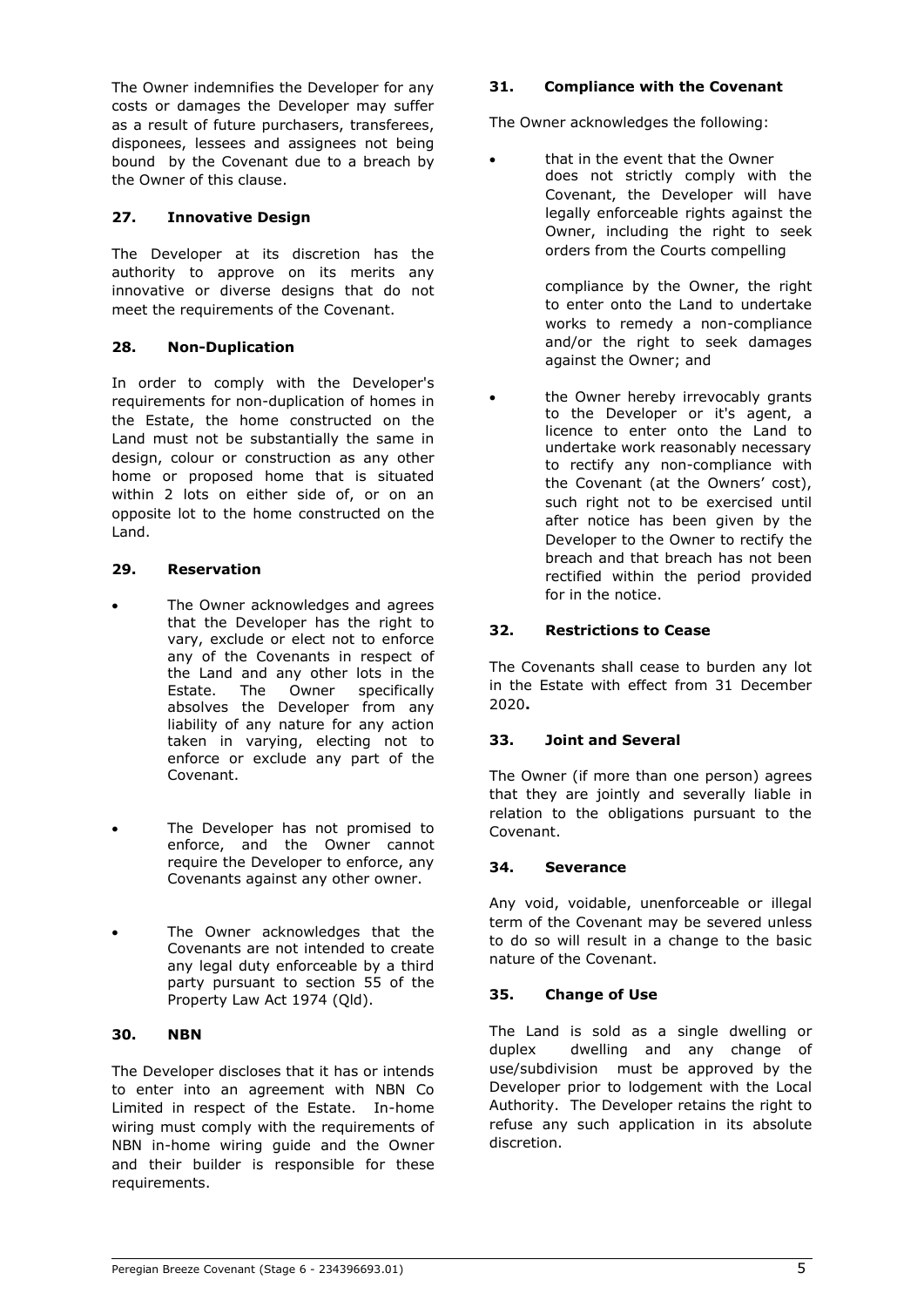#### **36. Glossary**

#### **Covenant**

Peregian Breeze Estate Covenant

#### **Developer**

Cresselly Pty Ltd

#### **Development Approval**

Change to an existing Approval issued by the Local Authority dated 2 June 2014

#### **Estate**

Peregian Breeze Estate,

131 Old Emu Mountain Rd, Peregian Springs, Queensland

#### **Front Façade**

The front visible wall from the street the dimension of which is calculated from the exterior face of the side walls.

#### **Land**

The subject property referred to in the contract of sale.

#### **Local Authority**

Sunshine Coast Regional Council

#### **Owner**

The registered owner of the Land

\_\_\_\_\_\_\_\_\_\_\_\_\_\_\_\_\_\_\_\_\_\_\_\_\_\_\_\_\_\_\_

\_\_\_\_\_\_\_\_\_\_\_\_\_\_\_\_\_\_\_\_\_\_\_\_\_\_\_\_\_\_\_

\_\_\_\_\_\_\_\_\_\_\_\_\_\_\_\_\_\_\_\_\_\_\_\_\_\_\_\_\_\_

\_\_\_\_\_\_\_\_\_\_\_\_\_\_\_\_\_\_\_\_\_\_\_\_\_\_\_\_\_\_

## **Owner's Acknowledgement**

Buyer:

Witness:

Buyer:

Witness: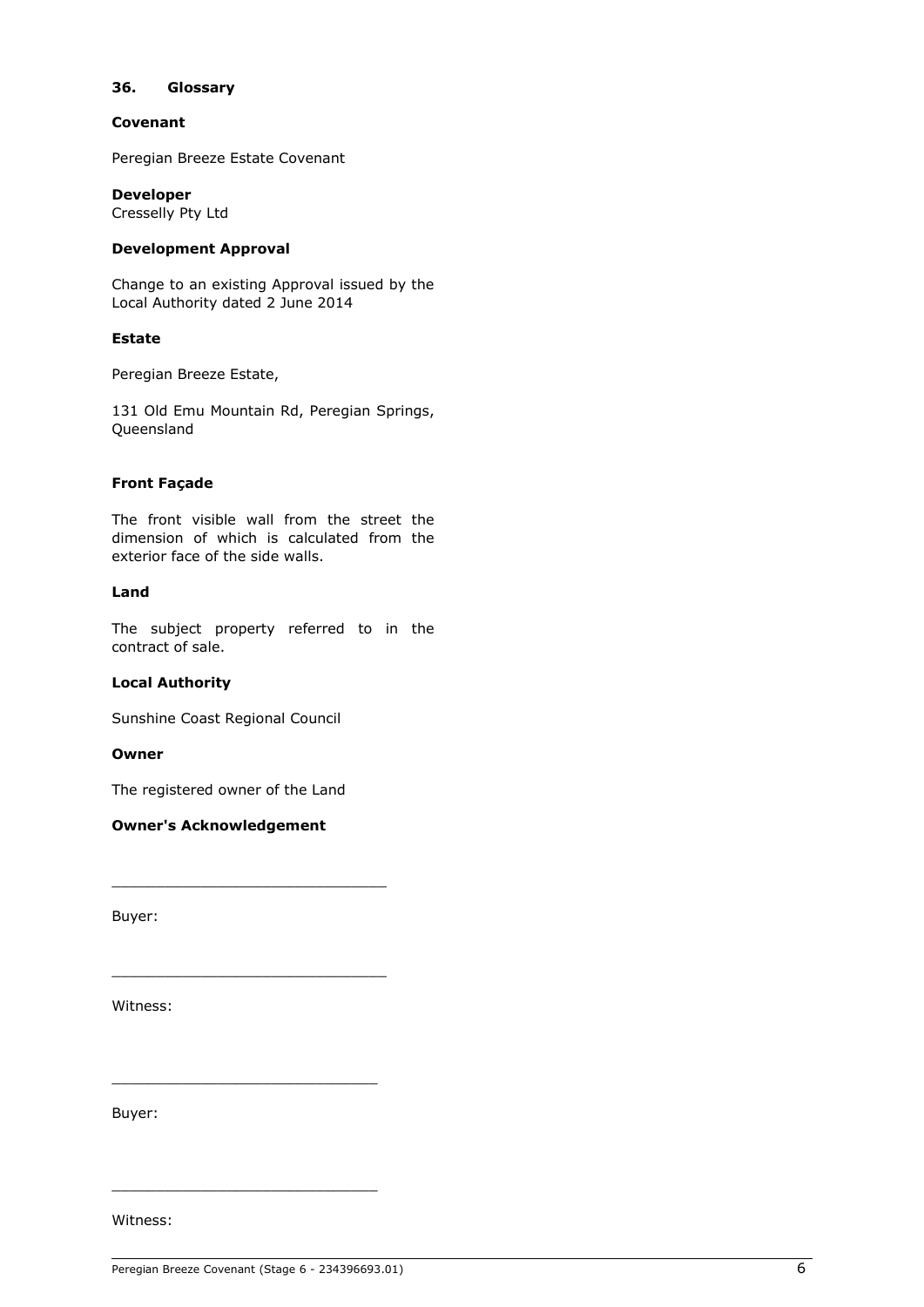# **SETBACK REQUIREMENT TABLE**



# **Setbacks**

The Maroochy Plan regulates front setbacks that homes and garages have to the street but is silent with regard to side and rear setbacks. As such the side and rear setbacks are governed by the Queensland Development Code.

Setbacks are measured from the outermost projection of the home.

### **Table 1: Front Setbacks**

The Maroochy Plan states that new residential dwellings (detached homes or display homes) must have a minimum front setback of 6 metres. The plan allows for a relaxation of this to an absolute minimum front setback of 4.5 provided certain requirements are met. Below is a table that describes the front setbacks in more detail.

# **Table 1: Front Setbacks**

| A.1                                                | Minimum 6 metres, or                                                                                                                                                                                                   |
|----------------------------------------------------|------------------------------------------------------------------------------------------------------------------------------------------------------------------------------------------------------------------------|
| <b>Dwellings Adjoining vacant lots</b>             | Minimum 4.5 metres provided that:                                                                                                                                                                                      |
|                                                    | the Detached house or Display home has a minimum eaves width of<br>600mm on the street elevation, and                                                                                                                  |
|                                                    | a minimum of one habitable room window or transparent door with a<br>direct outlook to the street.                                                                                                                     |
| A.2                                                | Minimum 6 metres, or                                                                                                                                                                                                   |
| <b>Dwellings Adjoining existing</b><br>development | Minimum 4.5 metres provided that:                                                                                                                                                                                      |
|                                                    | the Detached house or Display home has a minimum eaves width of<br>600mm on the street elevation, and                                                                                                                  |
|                                                    | a minimum of one habitable room window or transparent door with a<br>direct outlook to the street. or                                                                                                                  |
|                                                    | Where there is a difference between the setbacks of the adjacent<br>buildings, the setback difference cannot be more than 2 metres between<br>the two buildings (but not less than 4.5 metres from the front boundary) |
|                                                    | <b>EXISTING</b><br>STREET<br>C<br><b>NEW</b><br>В<br><b>EXISTING</b><br>if $B - A = 2$ metres then<br>$min$ . $C = any distance between A or B$<br>but not < than 4.5m                                                 |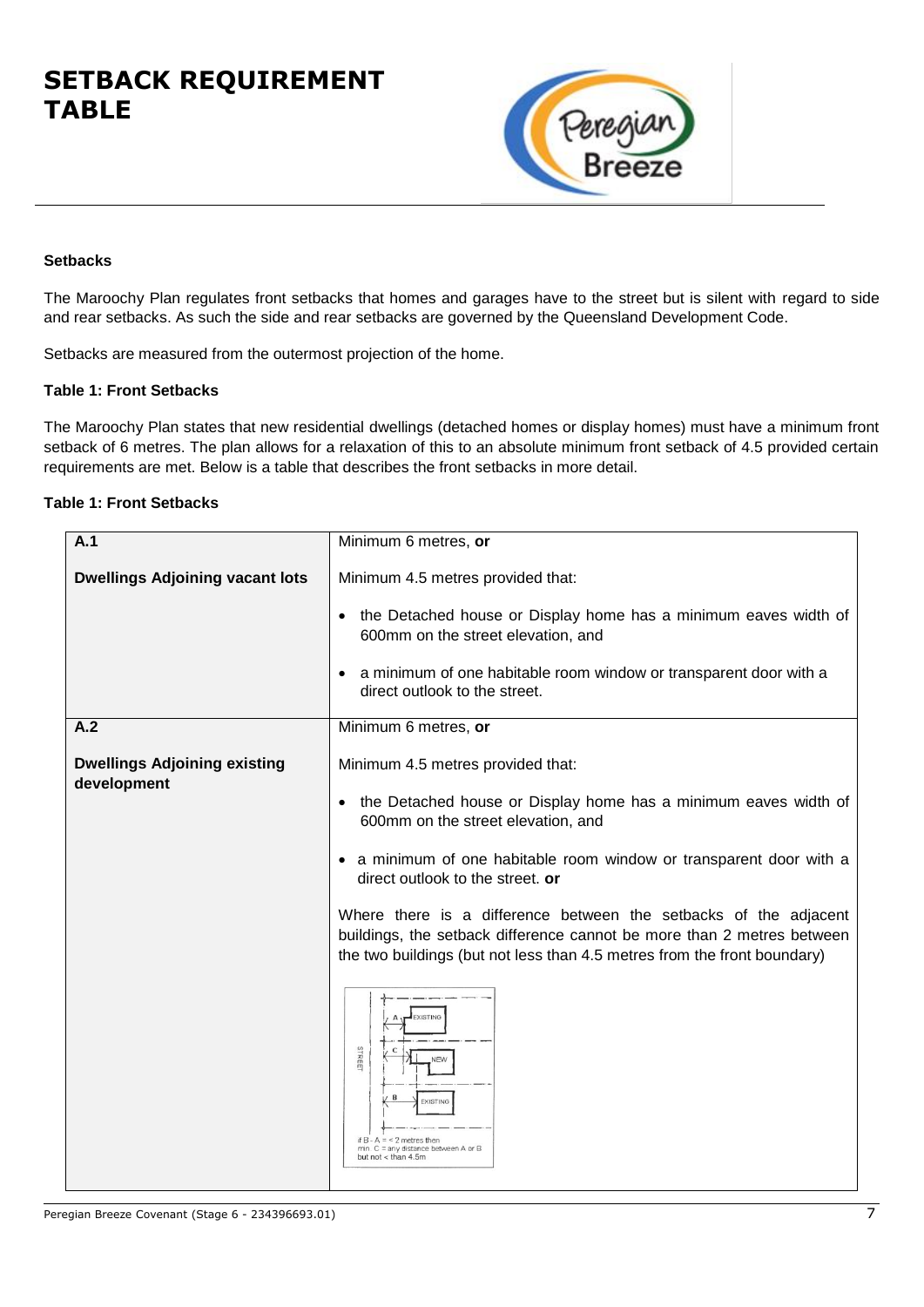|                                 | Or                                                                                                                                                                                                                                                                                                                                                                                                                           |
|---------------------------------|------------------------------------------------------------------------------------------------------------------------------------------------------------------------------------------------------------------------------------------------------------------------------------------------------------------------------------------------------------------------------------------------------------------------------|
|                                 | If there is a difference of more than 2 metres then the average of the<br>adjacent buildings setback (but not less than 4.5 metres from the front<br>boundary).                                                                                                                                                                                                                                                              |
|                                 | <b>EXISTING</b><br>STREET<br><b>ISTING</b><br>if $B - A = 2$ metres then<br>min. C = average of A and B<br>but not < than 4.5m                                                                                                                                                                                                                                                                                               |
| A.3                             | <b>Nominated Road Frontage:</b>                                                                                                                                                                                                                                                                                                                                                                                              |
| <b>Dwellings on Corner Lots</b> | Minimum 6 metres, or                                                                                                                                                                                                                                                                                                                                                                                                         |
|                                 | Minimum 4.5 metres provided that:                                                                                                                                                                                                                                                                                                                                                                                            |
|                                 | the Detached house or Display home has a minimum eaves width of<br>$\bullet$<br>600mm on the street elevation, and                                                                                                                                                                                                                                                                                                           |
|                                 | a minimum of one habitable room window or transparent door with a<br>$\bullet$<br>direct outlook to the street.                                                                                                                                                                                                                                                                                                              |
|                                 | or                                                                                                                                                                                                                                                                                                                                                                                                                           |
|                                 | Where the lot has an average depth <sup>*</sup> of 24 metres or less <sup>**</sup> for the<br>nominated road frontage the setbacks will be as shown in Table A.1<br>below,                                                                                                                                                                                                                                                   |
|                                 | <b>Table A1</b>                                                                                                                                                                                                                                                                                                                                                                                                              |
|                                 | 24M OR LESS<br>9M<br>24<br>ROAD<br>22<br>SETBACK TO ONE ROAD<br>(LOCAL GOVERNMENT<br>20<br>杀<br>TO NOMINATE)<br>Femanies 25.5M<br><b>T1.5M HIGH</b><br>AS TABLE AI<br>ı٤<br><b>NO STRUCTURE</b><br>MORE THAN<br>WIDTH OF SITE IN M<br><b>SUILDING</b><br>2M HIGH<br>14<br>HOUSE<br><b>ROAD SET BACK AS FOR</b><br>$A-1$ $AND$ $A-2$<br>$1.5$ 2.0<br>5.0<br>6.0<br>3.0<br>4.0<br>ROAD<br>MINIMUM ROAD BOUNDARY (LEARANCE IN M |
|                                 | and                                                                                                                                                                                                                                                                                                                                                                                                                          |
|                                 | Other road frontage:                                                                                                                                                                                                                                                                                                                                                                                                         |
|                                 | Minimum 6 metres, or                                                                                                                                                                                                                                                                                                                                                                                                         |
|                                 | Minimum 4.5 metres provided that:                                                                                                                                                                                                                                                                                                                                                                                            |
|                                 | the Detached house or Display home has a minimum eaves width of                                                                                                                                                                                                                                                                                                                                                              |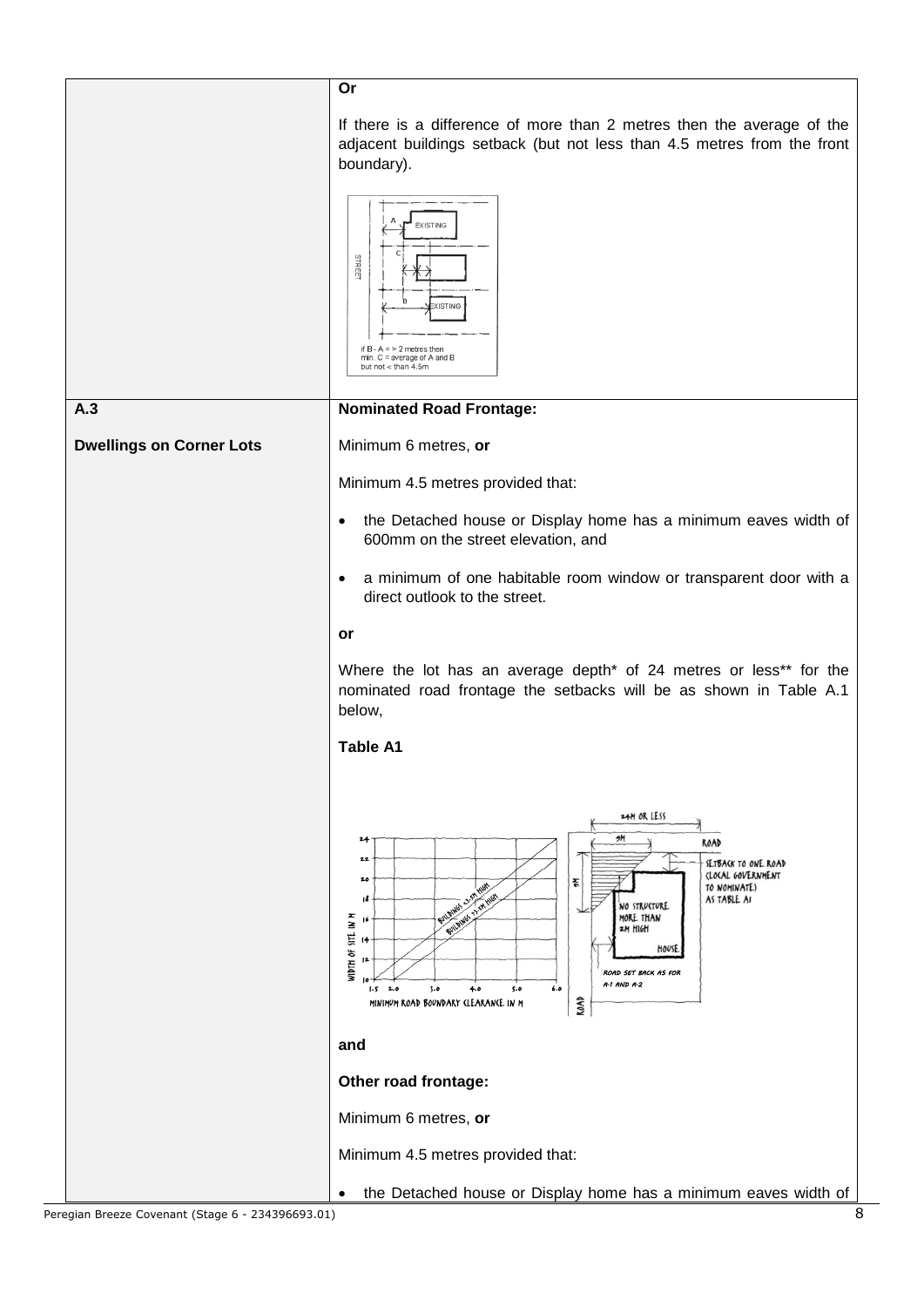|                                                   | 600mm on the street elevation, and                                                                                                                                                                                                          |
|---------------------------------------------------|---------------------------------------------------------------------------------------------------------------------------------------------------------------------------------------------------------------------------------------------|
|                                                   | a minimum of one habitable room window or transparent door with a<br>direct outlook to the street.<br>No building or structure over 2 metres high is built within a 9 metre by 9<br>metre truncation at the corner of the 2 road frontages. |
| A.4                                               | The minimum front setback for garages is:                                                                                                                                                                                                   |
| <b>Garage setbacks (including</b><br>corner lots) | 6 metres; and<br>٠                                                                                                                                                                                                                          |
|                                                   | garage doors facing the street (ie:- within 0 to 45 degrees of parallel to<br>the street) have a maximum aggregate width of 6m, or 50% of the<br>allotment frontage width, (whichever is the lesser).                                       |

\* Depth of a lot means: either the dimension at right angles to the road boundary or the average of the relevant dimensions at right angles to an irregular road boundary.

\*\* Under the Standard Building Regulation where average depth of a lot is 24 metres or less, a local government must nominate the road frontage allowing a reduced road boundary setback.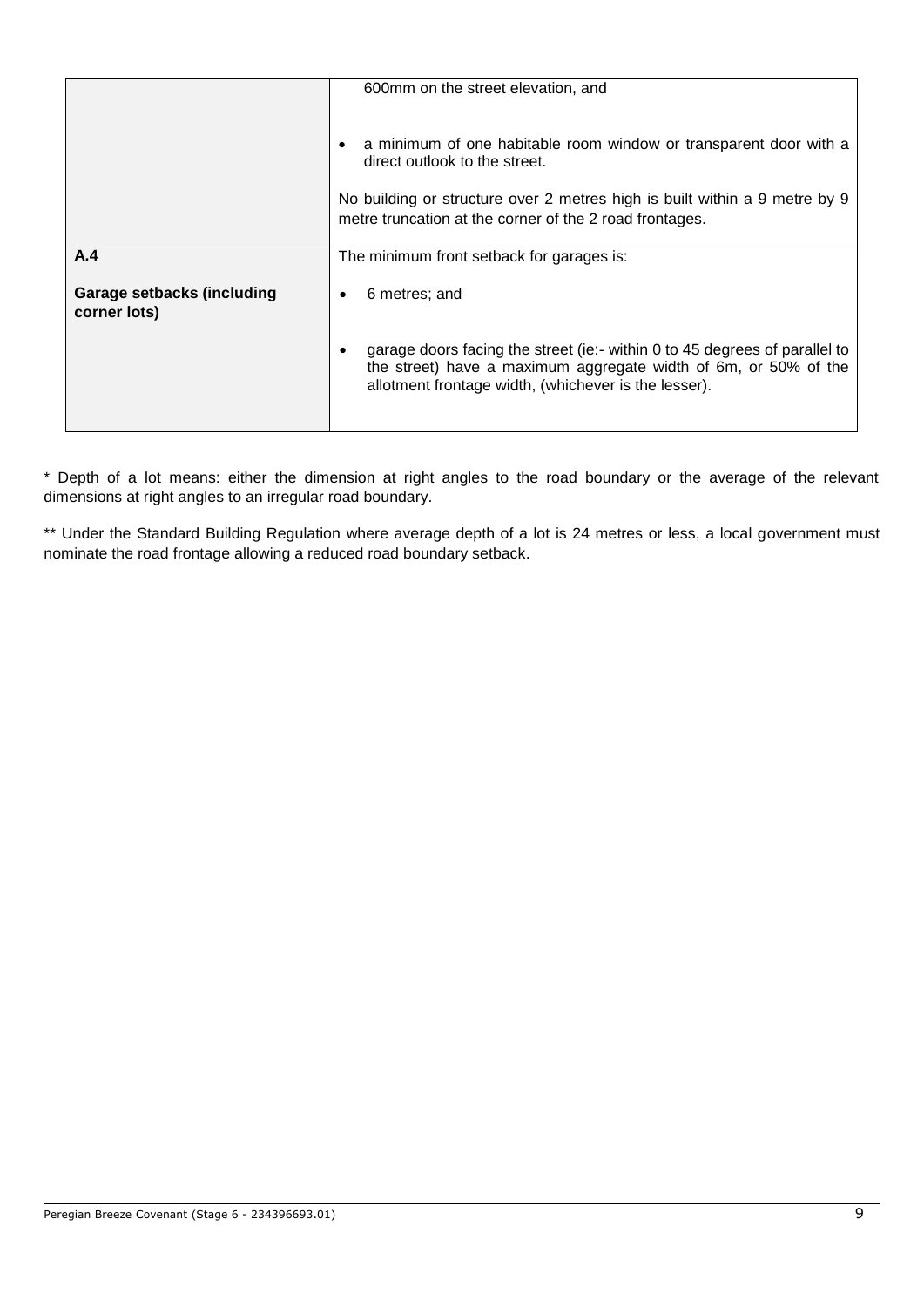# **Queensland Development Code**

### **Side and rear setbacks**

The Maroochy Plan 2000 is silent with regard to side setbacks and as such the Queensland Development Code applies.

# **Table 2: Side and Rear setbacks**

| Road Frontage in metres | Height in metres                       | Side<br>and<br>rear<br>setback in metres |
|-------------------------|----------------------------------------|------------------------------------------|
| Greater than 15         | 4.5 or less                            | 1.5                                      |
|                         | greater than 4.5 but not more than 7.5 | 2                                        |
|                         | greater than 7.5                       | $\overline{2}$                           |
| $14.501 - 15.000$       | 4.5 or less                            | 1.425                                    |
|                         | greater than 4.5 but not more than 7.5 | 1.900                                    |
| $14.001 - 14.500$       | 4.5 or less                            | 1.350                                    |
|                         | greater than 4.5 but not more than 7.5 | 1.800                                    |
| $13.501 - 14.000$       | 4.5 or less                            | 1.275                                    |
|                         | greater than 4.5 but not more than 7.5 | 1.700                                    |
| $13.001 - 13.500$       | 4.5 or less                            | 1.200                                    |
|                         | greater than 4.5 but not more than 7.5 | 1.600                                    |
| $12.501 - 13.000$       | 4.5 or less                            | 1.125                                    |
|                         | greater than 4.5 but not more than 7.5 | 1.500                                    |
| $12.001 - 12.500$       | 4.5 or less                            | 1.050                                    |
|                         | greater than 4.5 but not more than 7.5 | 1.400                                    |
| $11.501 - 12.000$       | $4.5$ or less                          | 0.975                                    |
|                         | greater than 4.5 but not more than 7.5 | 1.300                                    |
| $11.001 - 11.500$       | 4.5 or less                            | 0.900                                    |
|                         | greater than 4.5 but not more than 7.5 | 1.200                                    |
| $10.501 - 11.000$       | 4.5 or less                            | 0.825                                    |
|                         | greater than 4.5 but not more than 7.5 | 1.100                                    |
|                         |                                        |                                          |
| 10.500 or less          | 4.5 or less                            | 0.750                                    |
|                         | greater than 4.5 but not more than 7.5 | 1.000                                    |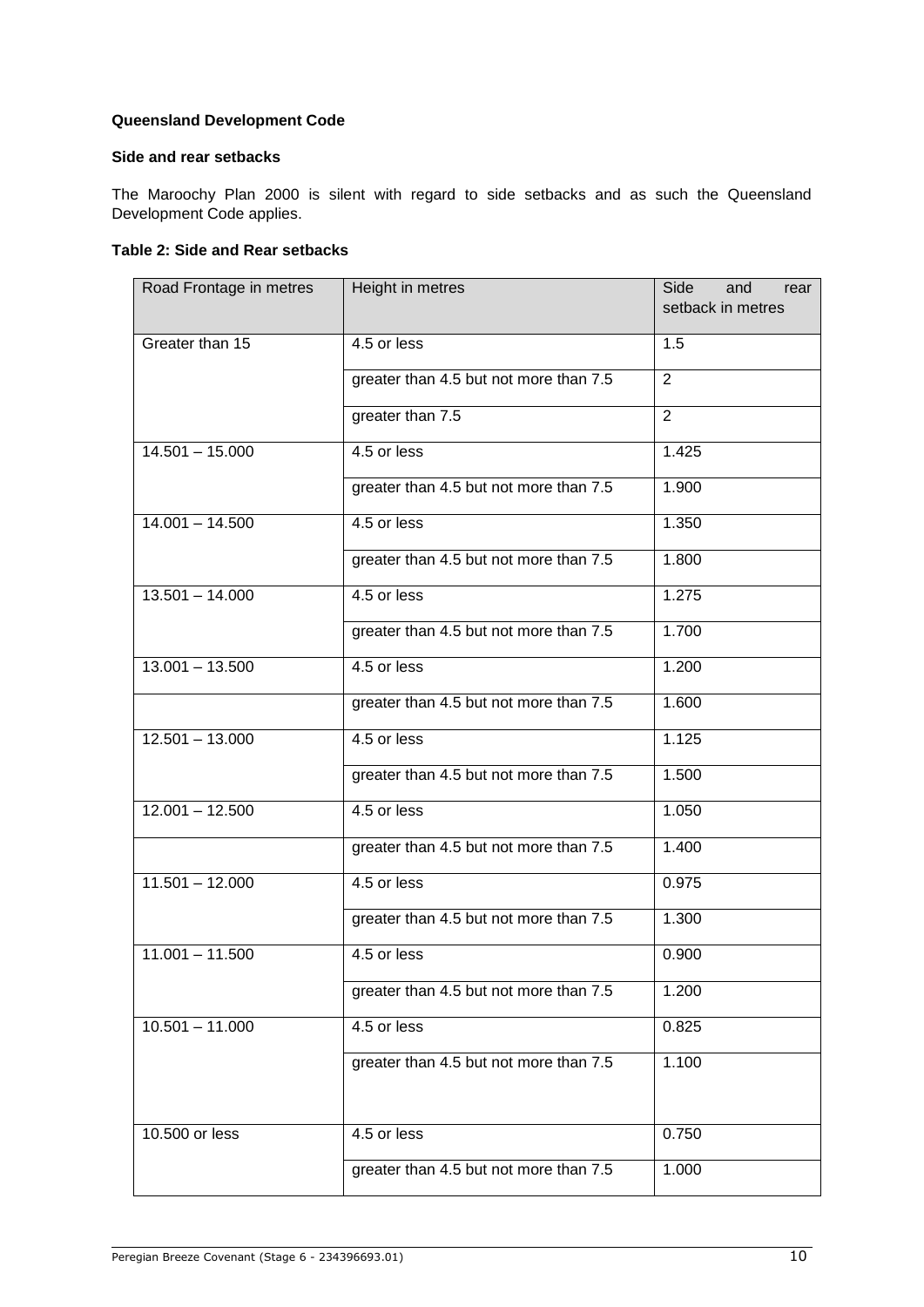# **Instructions for Completion:**

Prior to construction, plans must be approved in accordance with the Covenant by the Developer.

Please complete the following form and submit with your building plans, Front Facade colour schedule, outbuilding details (if applicable) and front fence details (if applicable) to:

*Peregian Breeze Covenant Assessment, 11 Tamboura Court, The Gap, Q 4061 Email : [mechgap@bigpond.com](mailto:mechgap@bigpond.com)*

A review period of at least one (1) week should be anticipated.

| <b>Property Address:</b> |  |
|--------------------------|--|
| Lot Number:              |  |
| <b>Street Number:</b>    |  |
| <b>Street Name:</b>      |  |
| Owner:                   |  |
| <b>Registered Owner</b>  |  |
| Address:                 |  |
| Telephone Number:        |  |
|                          |  |
|                          |  |
| <b>BUILDER:</b>          |  |
| Company:                 |  |
| <b>ACN /ABN Number:</b>  |  |
| Address:                 |  |
| Telephone Number:        |  |
|                          |  |